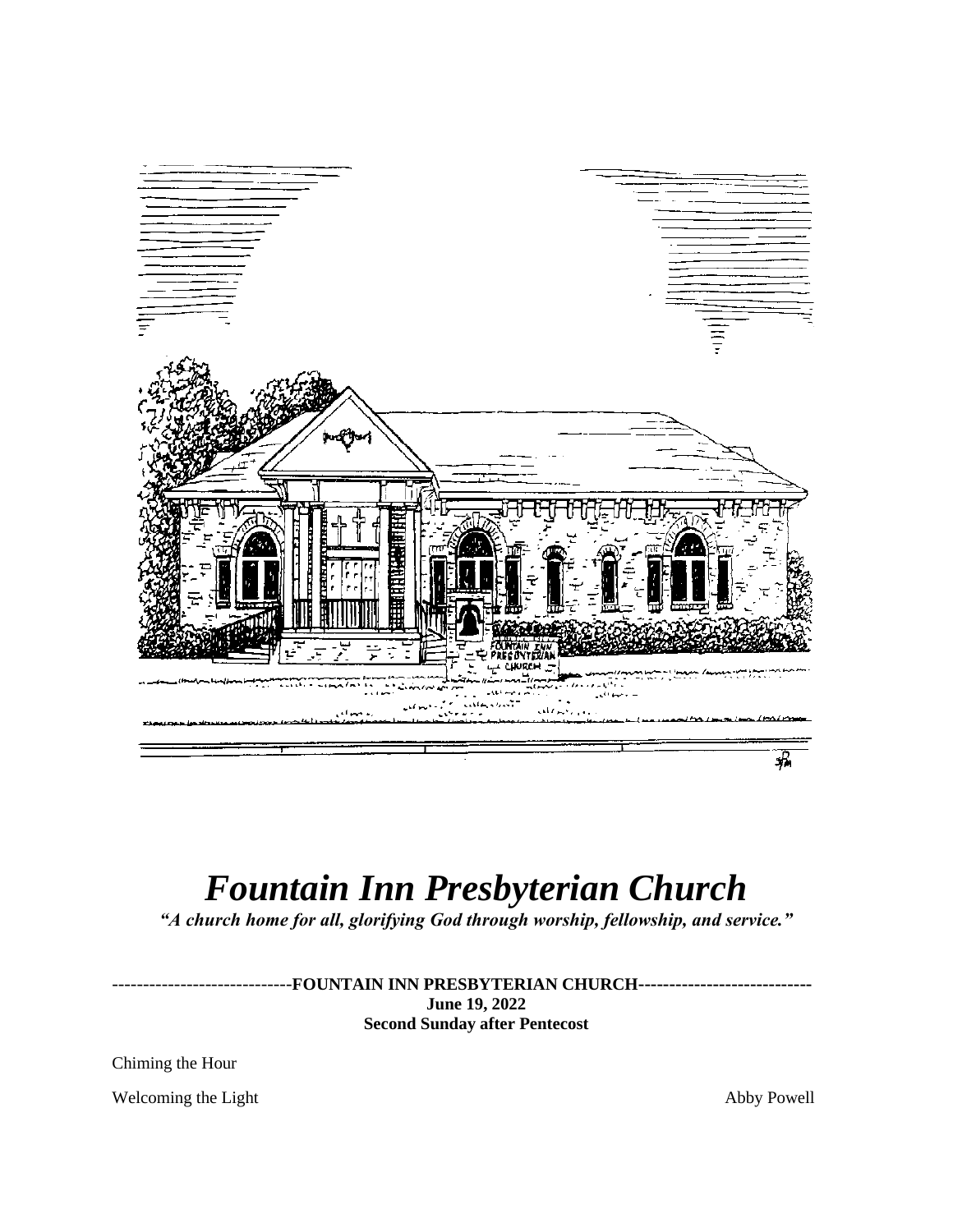Welcome and Announcements **Penny Moore** 

Prelude *Holy God We Praise Thy Name* Bish

Choral Call to Worship *Arise and Shine*

Vacation Bible School Singers

### \*Call to Worship

We gather in the presence of God, who loves each one of us. **We come, those who seem perfect, those who are at peace.** We come, those who seem tarnished, those who are discomforted. **We come together to worship God, all of us, all loved, all called, all forgiven, for our hope is in God.**

\*Hymn No. 35 *Praise Ye the Lord, the Almighty* LOBE DEN HERREN

\*Call to Confession

\*Prayer of Confession

**Merciful God, we confess that we have sinned against you in thought, word, and deed, by what we have done, and by what we have left undone. We have not loved you with our whole heart and mind and strength. We have not loved our neighbors as ourselves. In your mercy forgive what we have been, help us amend what we are, and direct what we shall be, so that we may delight in your will and walk in your ways, to the glory of your holy name. Amen.**

#### \*Assurance of Pardon

Hear the good news! Who is in a position to condemn? Only Christ, and Christ died for us, **Christ rose for us, Christ reigns in power for us, Christ prays for us.** Anyone who is in Christ is a new creation.  **The old life has gone; a new life has begun.** Know that you are forgiven and be at peace.  **AMEN.**

\*Response Hymn No. 581 *Gloria Patri* GREATOREX Time with Children and Anaston Bell and Anaston Bell and Anaston Bell and Anaston Bell and Anaston Bell and Anaston Bell and Anaston Bell and Anaston Bell and Anaston Bell and Anaston Bell and Anaston Bell and Anaston Bell Prayer for Illumination **Rev.** Jim Caprell Old Testament Reading 18 Sermon

\*Affirmation of Faith The Apostles' Creed

**I believe in God the Father Almighty, Maker of heaven and earth, and in Jesus Christ his only Son our Lord; who was conceived by the Holy Ghost, born of the Virgin Mary, suffered under Pontius Pilate, was crucified, dead, and buried; he descended into hell; the third day he rose again from the dead; he ascended into heaven, and sitteth on the right hand of God the Father Almighty; from thence he shall come to judge the quick and the dead. I believe in**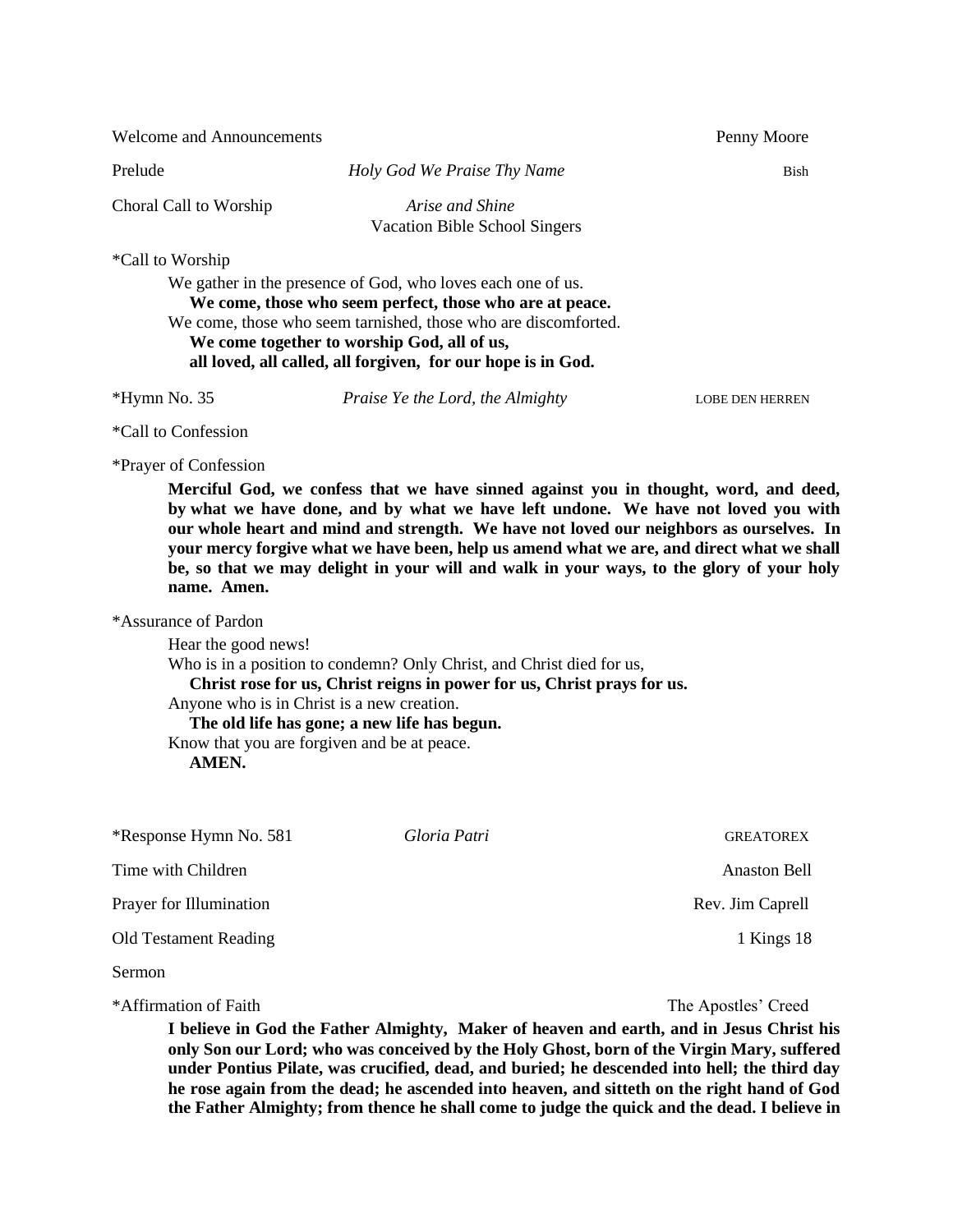**the Holy Ghost; the holy catholic Church; the communion of saints; the forgiveness of sins; the resurrection of the body; and the life everlasting. Amen.**

Prayers of the People

Reception of Tithes and Offerings

**Offertory** 

\*Response Hymn No. 606 *Praise God, from Whom All Blessings Flow* OLD HUNDREDTH

\*Prayer of Thanksgiving and the Lord's Prayer

**Our Father, who art in heaven, hallowed be thy name, thy kingdom come, thy will be done, on earth as it is in heaven. Give us this day our daily bread. And forgive us our debts, as we forgive our debtors. And lead us not into temptation, but deliver us from evil. For thine is the kingdom, and the power, and the glory, forever. Amen.**

\*Hymn No. 318 *In Christ There Is No East and West* ST. PETER

\*Charge and Benediction

Choral Benediction

Sending the Light

Postlude

\*You are invited to stand as you are able.

**Joys and Concerns** We remember in our prayers: Maria Bentley, Derrell Brewer, Bob and Shirley Holland, and our at home members.

**We welcome Rev. Jim Caprell** to the pulpit this morning and are grateful for his leadership in worship. Jim is the Chaplain at the Clinton Community of the Presbyterian Communities of South Carolina.

Whitney is out of the office this week for continuing education attending the Montreat Worship and Music Conference. If you have a pastoral emergency, please contact the church office.

**Adult Sunday School Class** "Troublesome Bible Passages" is the theme of our Summer joint Sunday School Class meeting June 12 through September 4.Weekly topics include true and false religious prophets, we will always have the poor with us, the Beatitudes, forgiveness, the end of times, speaking in tongues, and many more. Adults of all ages are invited to join our active discussions led by our class members. The class meets at 10am in the classroom behind the Fellowship Hall kitchen.

**Attention Book Lovers!** The kick-off meeting of the FIPC Book Club will be held on June 23rd at 6:30pm in the Fellowship Hall. All are welcome.

**Monthly Financial Updates** We continue to strive to share monthly financial updates with the congregation on the third Sunday of the month. We give thanks to God for the generosity and faithful financial support which enables us to do and support mission and ministry here in this place and beyond. Fountain Inn Presbyterian Church operational activities for the month ending May 31, 2022 are: Contributions \$27,285.84

Expenses

1. Commitment expenses \$ 833.33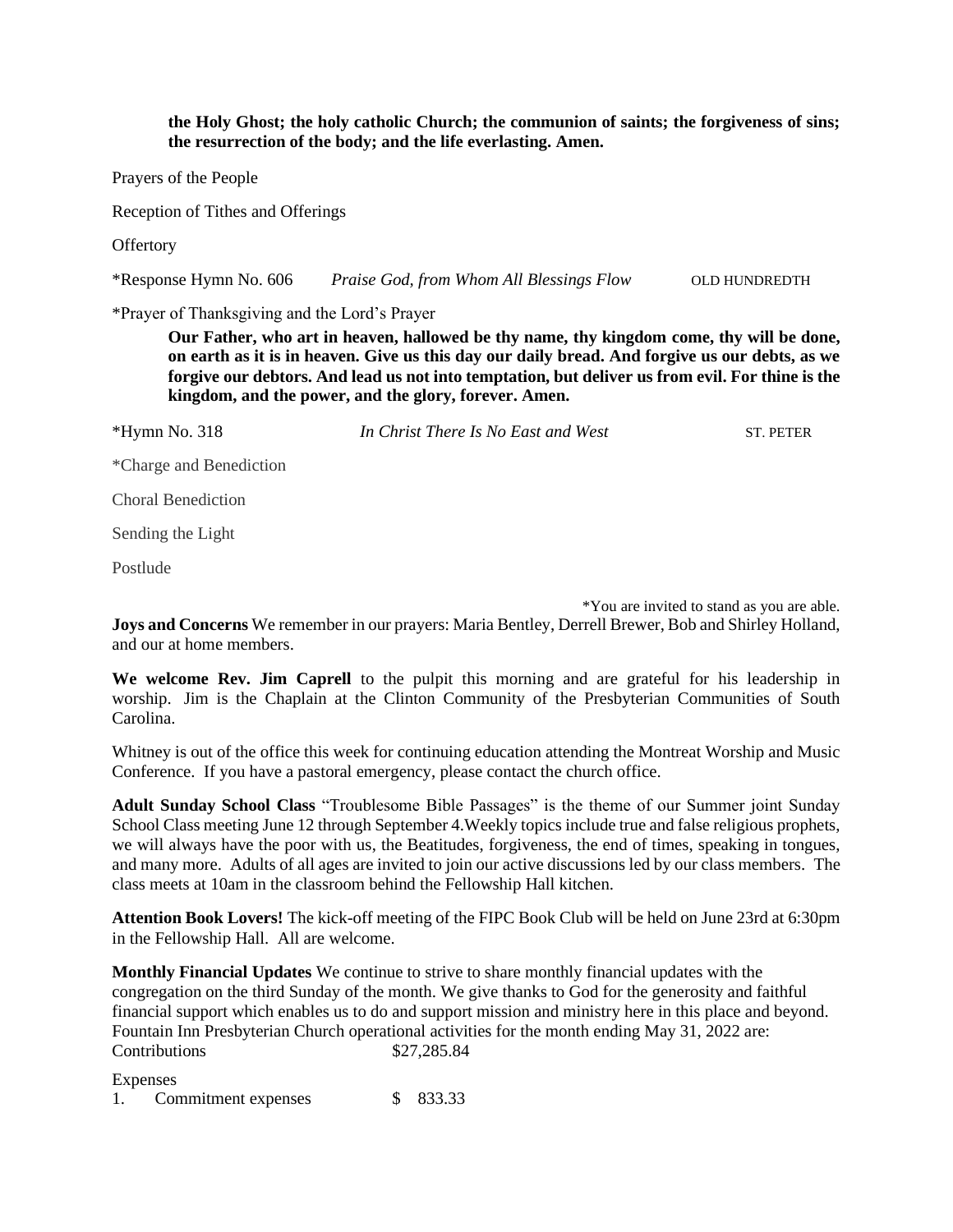| 2.                    | Christian Ed expenses     | 1,052.47                                                                |  |
|-----------------------|---------------------------|-------------------------------------------------------------------------|--|
| 3.                    | Property expenses         | 2,227.47                                                                |  |
| 4.                    | Admin and Church Office   | 934.14                                                                  |  |
| 5.                    | Worship expenses          | (109.25)                                                                |  |
| 6.                    | <b>Staff Compensation</b> | 11,770.69                                                               |  |
| Totals:               |                           | \$16,708.85                                                             |  |
| Surplus for May 2022: |                           | \$10,576.99                                                             |  |
| YTD 2022 Deficit:     |                           | \$7,062.90                                                              |  |
|                       |                           | Operating Funds in the Bank Account as of May 31, 2022, are \$69,274,10 |  |

All music used with permission. CCLI License #20947182.

Rev. Whitney Moss, Pastor 307 N. Main Street, PO Box 337 Tracy Ricard, Organist and Interim Choir Director Fountain Inn, SC 29644 Shannon Weinel, Youth Director 864-862-3341 Gail Thomason, Church Secretary fountaininnpres @gmail.com

www.fountaininnpres.org

#1

\*Hymn No. 35

*Praise Ye the Lord, the Almighty*

Praise ye the Lord, the Almighty, the King of creation! O my soul, praise him, for he is thy health and salvation! All ye who hear, now to his temple draw near; join me in glad adoration!

2 Praise ye the Lord, who o'er all things so wondrously reigneth, shelters thee under his wings, yea, so gently sustaineth! Hast thou not seen how thy desires e'er have been granted in what he ordaineth?

3 Praise ye the Lord! O let all that is in me adore him! All that hath life and breath, come now with praises before him! Let the amen sound from his people again; gladly for aye we adore him.

#### #2

Hymn No. 581

*Gloria Patri*

Glory be to the Father, and to the Son, and to the Holy Ghost;